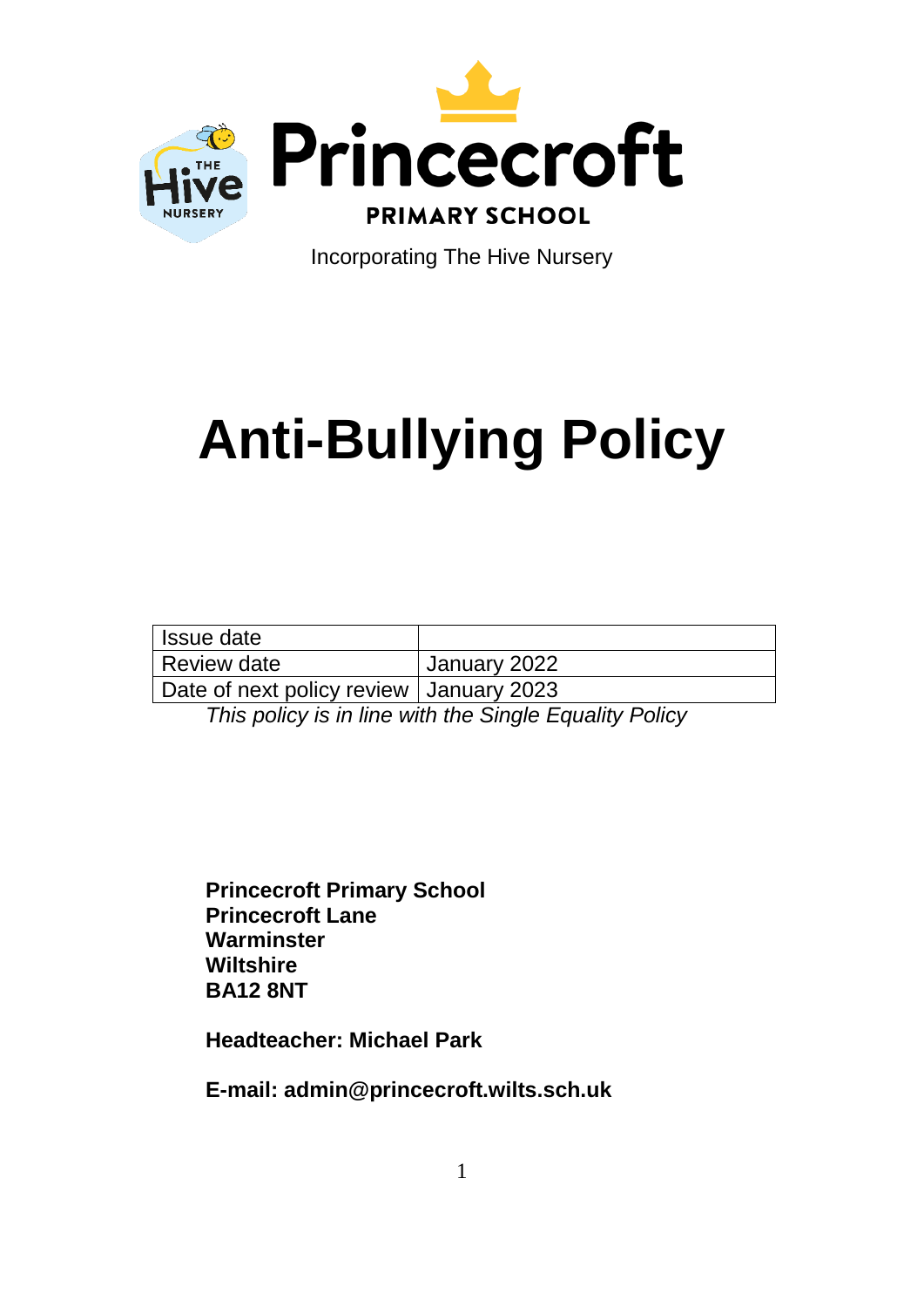# **Key Contact Personnel**

Nominated Member of Leadership Staff Responsible for this policy: (Michael Park: Headteacher) Designated Safeguarding Lead(s): (Michael Park, Gemma Pierson and Monique Binns) Named Governor with lead responsibility: (Sue Allen)

#### **This policy will be reviewed at least annually, and following any concerns and/or updates to national/local guidance or procedures**

The policy is based on DfE guidance ["Preventing and Tackling Bullying"](file://princecroftfs1.pps.local/../AssitA01/AppData/Local/Microsoft/Windows/Temporary%20Internet%20Files/Content.Outlook/ZQ0RB9FM/•%09https:/www.gov.uk/government/publications/preventing-and-tackling-bullying) July 2017 and supporting documents. It also considers the DfE statutory guidance ["Keeping](https://www.gov.uk/government/publications/keeping-children-safe-in-education--2)  [Children Safe](https://www.gov.uk/government/publications/keeping-children-safe-in-education--2) in Education" 2019 and 'Sexual violence and sexual harassment [between children in schools and colleges'](https://www.gov.uk/government/publications/sexual-violence-and-sexual-harassment-between-children-in-schools-and-colleges) guidance. The setting has also read Childnet's ["Cyberbullying: Understand, Prevent and Respond: Guidance for Schools"](file://princecroftfs1.pps.local/../AssitA01/AppData/Local/Microsoft/Windows/Temporary%20Internet%20Files/Content.Outlook/ZQ0RB9FM/www.childnet.com/resources/cyberbullying-guidance-for-schools).

**It also considers** the DfE research into anti-bullying practices: [www.gov.uk/government/publications/approaches-to-preventing-and-tackling-bullying](http://www.gov.uk/government/publications/approaches-to-preventing-and-tackling-bullying)

## **1) Policy objectives:**

- This policy outlines what Princecroft School will do to prevent and tackle all forms of bullying.
- The policy has been adopted with the involvement of the whole school community.
- Princecroft School is committed to developing an anti-bullying culture where the bullying of adults, children or young people is not tolerated in any form.

# **2) Links with other school policies and practices**

- This policy links with the following policies:
	- o Behaviour policy
	- o Complaints policy
	- o Safeguarding and Child protection policy
	- o Confidentiality within Code of Conduct and Protocol for Staff
	- o Online safety and Acceptable Use Policies
	- o PSHE

## **3) Links to legislation**

- There are several pieces of legislation which set out measures and actions for schools in response to bullying, as well as criminal and civil law. These may include (but are not limited to):
	- o The Education and Inspection Act 2006, 2011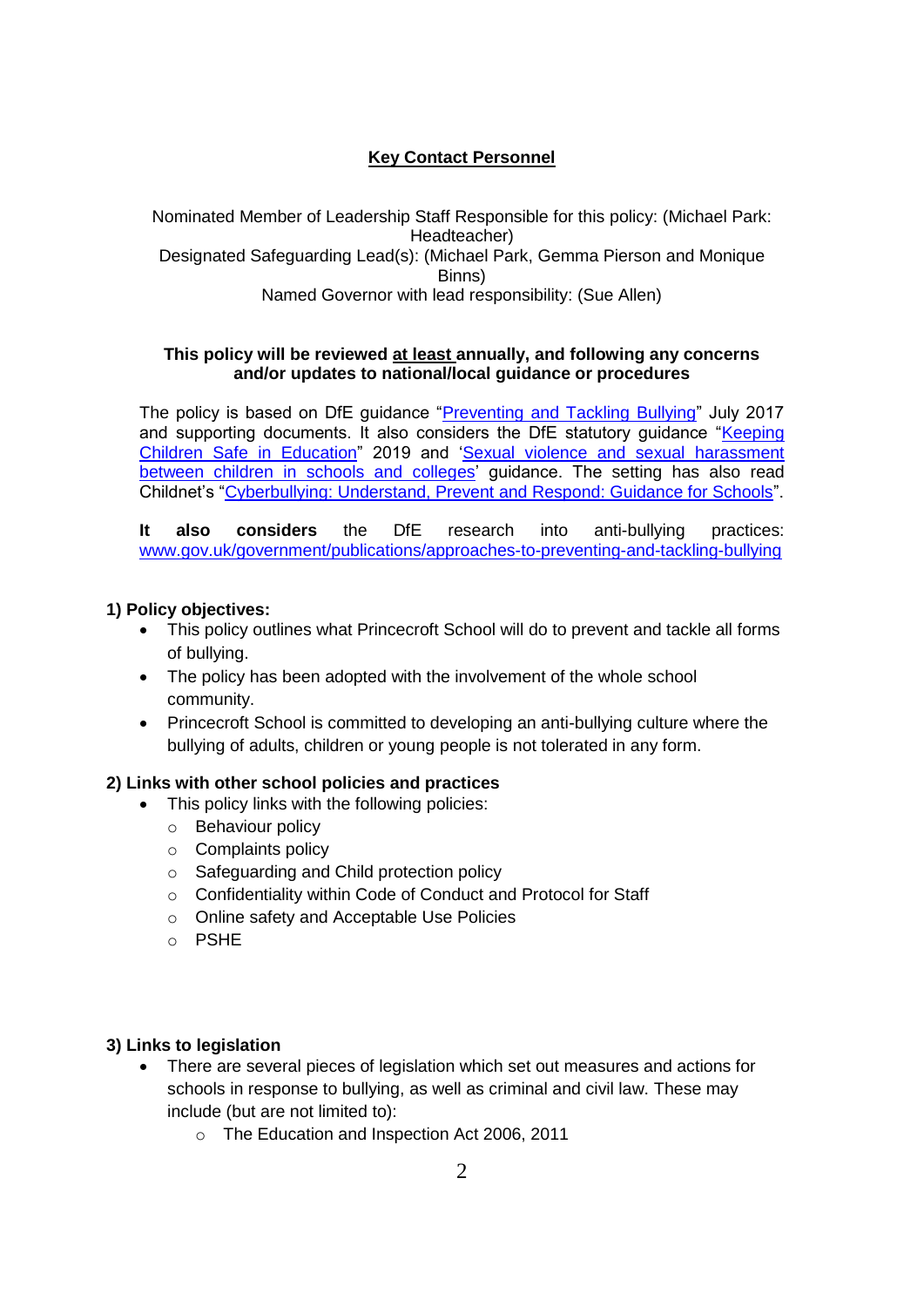- o The Equality Act 2010
- o The Children Act 1989
- o Protection from Harassment Act 1997
- o The Malicious Communications Act 1988
- o Public Order Act 1986

## **4) Responsibilities**

- $\bullet$  It is the responsibility of:
	- $\circ$  The headteacher to communicate this policy to the school community, to ensure that disciplinary measures are applied fairly, consistently and reasonably, and that a member of the senior leadership team has been identified to take overall responsibility.
	- o Governors to take a lead role in monitoring and reviewing this policy.
	- $\circ$  All staff, including: governors, senior leadership, teaching and non-teaching staff, to support, uphold and implement this policy accordingly.
	- o Parents/carers to support their children and work in partnership with the school.
	- o Pupils to abide by the policy.

# **5) Definition of bullying**

- Bullying can be defined as "*behaviour by an individual or a group, repeated over time that intentionally hurts another individual either physically or emotionally*". (DfE "Preventing and Tackling Bullying", July 2017)
- Bullying can include name calling, taunting, mocking, making offensive comments; kicking; hitting; taking belongings; producing offensive graffiti; gossiping; excluding people from groups and spreading hurtful and untruthful rumours.
- This includes the same unacceptable behaviours expressed online, sometimes called online or cyberbullying. This can include: sending offensive, upsetting and inappropriate messages by phone, text, instant messenger, through gaming, websites, social media sites and apps, and sending offensive or degrading photos or videos.
- Bullying is recognised by the school as being a form of peer on peer abuse. It can be emotionally abusive and can cause severe and adverse effects on children's emotional development.

# **6) Forms and types of bullying covered by this policy**

- Bullying can happen to anyone. This policy covers all types and forms of bullying including:
	- o Bullying related to physical appearance
	- o Bullying of young carers, children in care or otherwise related to home circumstances
	- o Bullying related to physical/mental health conditions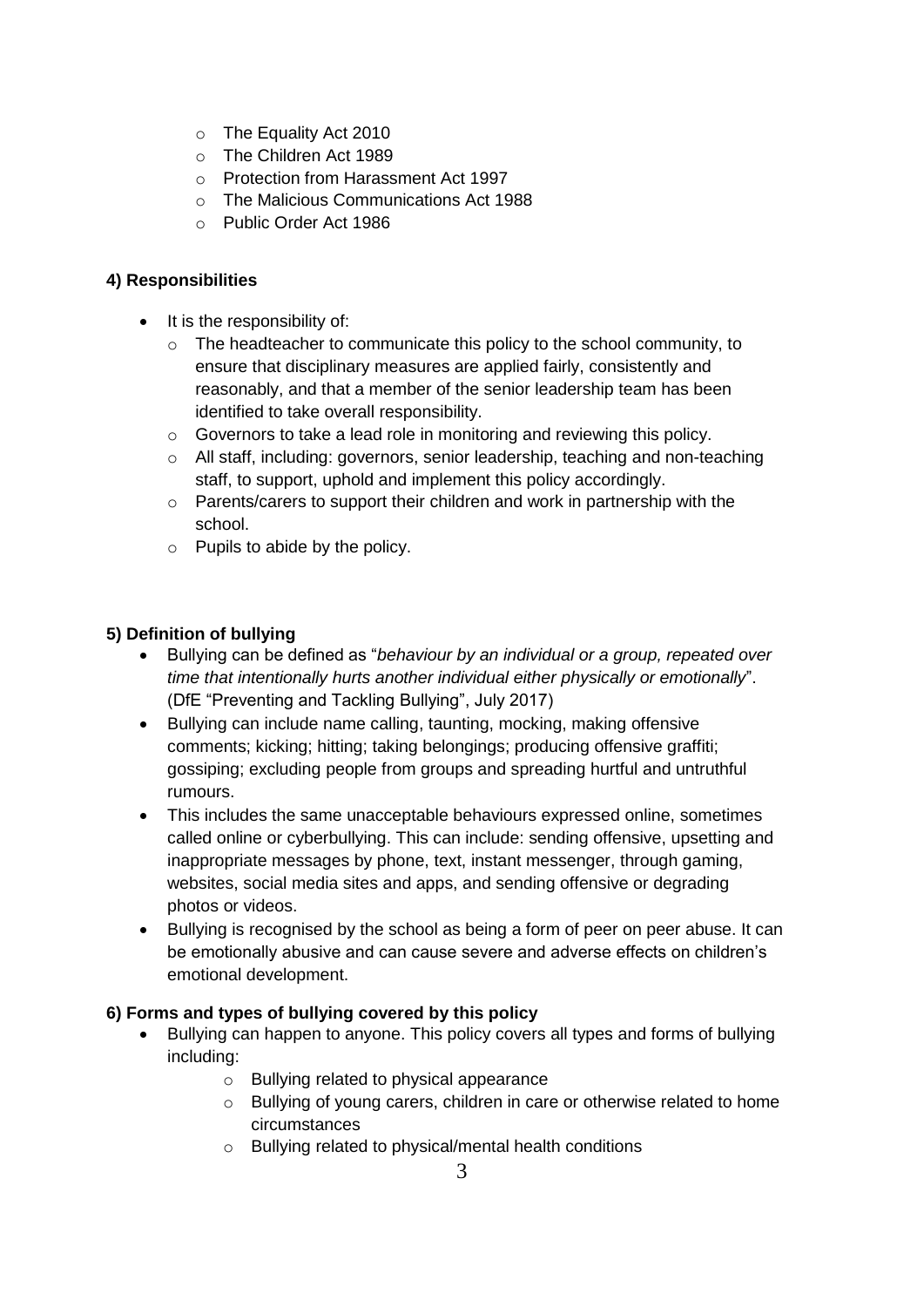- o Physical bullying
- o Emotional bullying
- o Sexual bullying
- o Bullying via technology, known as online or cyberbullying
- o Prejudicial bullying (against people/pupils with protected characteristics):
	- Bullying related to race, religion, faith and belief and for those without faith
	- **Bullying related to ethnicity, nationality or culture**
	- **Bullying related to Special Educational Needs or Disability** (SEND)
	- Bullying related to sexual orientation (homophobic/biphobic bullying)
	- Gender based bullying, including transphobic bullying
	- **Bullying against teenage parents (pregnancy and maternity** under the Equality Act)

# **7) School ethos**

- Princecroft School's community recognises that all forms of bullying, especially if left unaddressed, can have a devastating effect on individuals; it can create a barrier to learning and have serious consequences for mental wellbeing.
- By effectively preventing and tackling bullying our school can help to create a safe and disciplined environment, where pupils are able to learn and fulfil their potential.
- *Our Community***:**
	- o Monitors and reviews our anti-bullying policy and practice on a regular basis.
	- o Supports staff to promote positive relationships to help prevent bullying.
	- $\circ$  Recognises that some members of our community may be more vulnerable to bullying and its impact than others; this may include children with SEND. Being aware of this will help us to develop effective strategies to prevent bullying from happening and provide appropriate support, if required.
	- o Will intervene by identifying and tackling bullying behaviour appropriately and promptly.
	- o Ensures our pupils are aware that bullying concerns will be dealt with sensitively and effectively; that everyone should feel safe to learn and abide by the anti-bullying policy.
	- o Requires all members of the community to work with the school to uphold the anti-bullying policy.
	- o Recognises the potential impact of bullying on the wider family of those affected so will work in partnership with parents/carers regarding all reported bullying concerns and will seek to keep them informed at all stages.
	- $\circ$  Will deal promptly with grievances regarding the school response to bullying in line with our complaints policy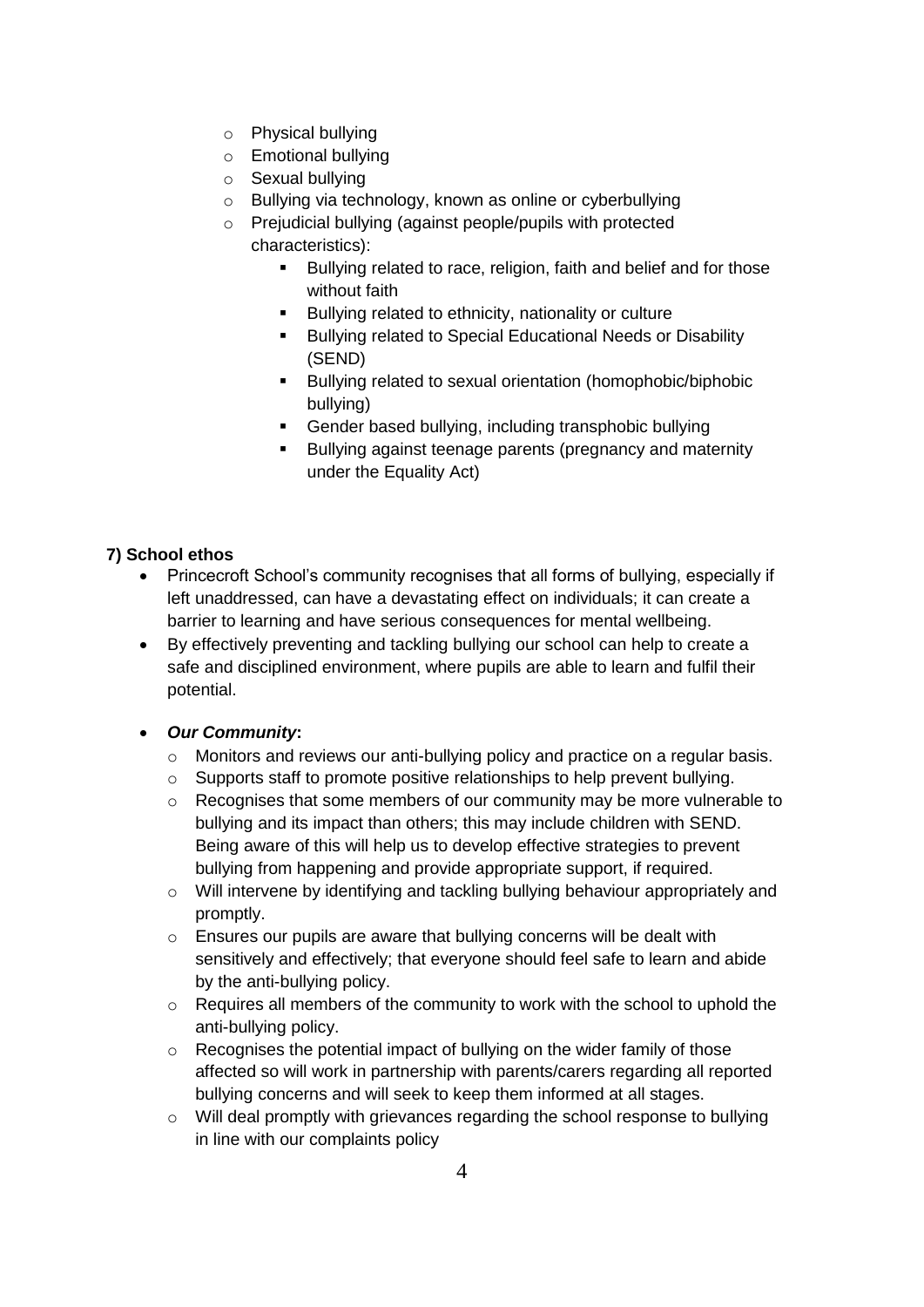- o Seeks to learn from good anti-bullying practice elsewhere.
- o Utilises support from the Local Authority and other relevant organisations when appropriate.

## **8) Responding to bullying**

- The following steps may be taken when dealing with all incidents of bullying reported to the school:
	- o If bullying is suspected or reported, the incident will be dealt with immediately by the member of staff who has been approached or witnessed the concern.
	- $\circ$  The school will provide appropriate support for the person being bullied making sure they are not at risk of immediate harm and will involve them in any decision-making, as appropriate.
	- o The headteacher/Designated Safeguarding Lead (DSL) or another member of leadership staff will interview all parties involved.
	- $\circ$  The DSL will be informed of all bullying issues where there are safeguarding concerns.
	- o The school will speak with and inform other staff members, where appropriate.
	- $\circ$  The school will ensure parents/carers are kept informed about the concern and action taken, as appropriate and in line with child protection and confidentially policies.
	- $\circ$  Sanctions, as identified within the school behaviour policy, and support will be implemented in consultation with all parties concerned.
	- o If necessary, other agencies may be consulted or involved, such as the police, if a criminal offence has been committed, or other local services including early help or children's social care, if a child is felt to be at risk of significant harm.
	- $\circ$  Where the bullying of or by pupils takes place off school site or outside of normal school hours (including cyberbullying), the school will ensure that the concern is fully investigated. If required, the DSL will collaborate with other schools. Appropriate action will be taken, including providing support and implementing sanctions in school in accordance with this policy and the school's behaviour policy.
	- o A clear and precise account of bullying incidents will be recorded by the school in accordance with existing procedures. This will include recording appropriate details regarding decisions and action taken.

# *Cyberbullying*

- When responding to cyberbullying concerns, the school will:
	- o Act as soon as an incident has been reported or identified.
	- $\circ$  Provide appropriate support for the person who has been cyberbullied and work with the person who has carried out the bullying to ensure that it does not happen again.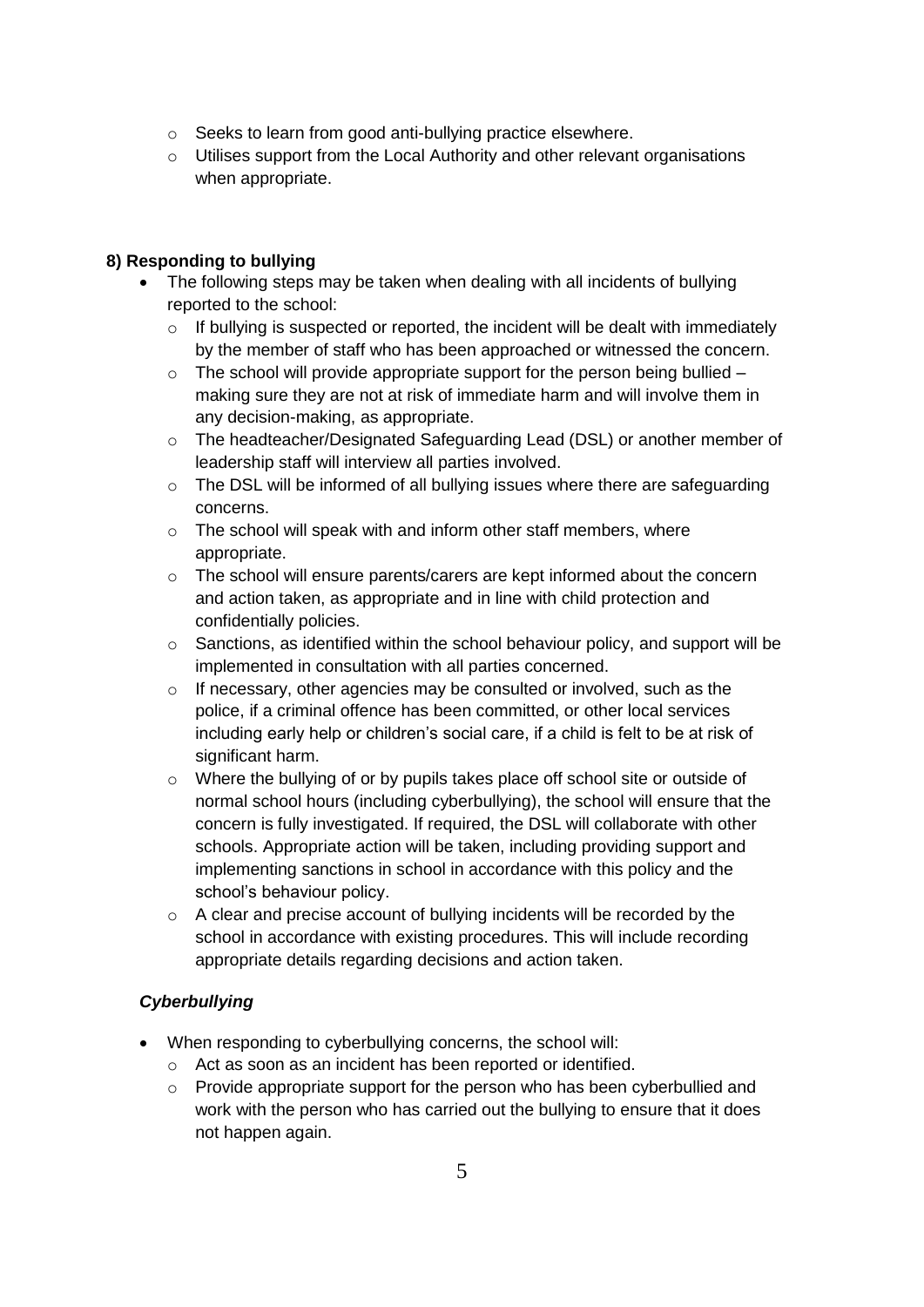- $\circ$  Take all available steps where possible to identify the person responsible. This may include:
	- **EXECTE identifying and interviewing possible witnesses;**
	- **Contacting the service provider and the police, if necessary.**
- $\circ$  Work with the individuals and online service providers to prevent the incident from spreading and assist in removing offensive or upsetting material from circulation.
- $\circ$  Ensure that sanctions are applied to the person responsible for the cyberbullying; the school will take steps to change the attitude and behaviour of the bully, as well as ensuring access to any additional help that they may need.
- o Inform the police if a criminal offence has been committed.
- o Provide information to staff and pupils regarding steps they can take to protect themselves online. This may include:
	- **advising those targeted not to retaliate or reply;**
	- **•** providing advice on blocking or removing people from contact lists;
	- helping those involved to think carefully about what private information they may have in the public domain.

## *Supporting pupils*

- *Pupils who have been bullied will be supported by:*
	- o Reassuring the pupil and providing continuous pastoral support.
	- o Offering an immediate opportunity to discuss the experience with their teacher, the designated safeguarding lead, or a member of staff of their choice.
	- o Being advised to keep a record of the bullying as evidence and discuss how to respond to concerns and build resilience as appropriate.
	- o Working towards restoring self-esteem and confidence.
	- o Providing ongoing support; this may include: working and speaking with staff, offering formal counselling, engaging with parents and carers.
	- o Where necessary, working with the wider community and local/national organisations to provide further or specialist advice and guidance; this could include support through Early Help or Children Social Work Service, or support through the Children and Young People's Mental Health Service (CYPMHS).
- *Pupils who have perpetrated bullying will be helped by:*
	- o Discussing what happened, establishing the concern and the need to change.
	- o Informing parents/carers to help change the attitude and behaviour of the child.
	- o Providing appropriate education and support regarding their behaviour or actions.
	- $\circ$  If online, requesting that content be removed and reporting accounts/content to service provider.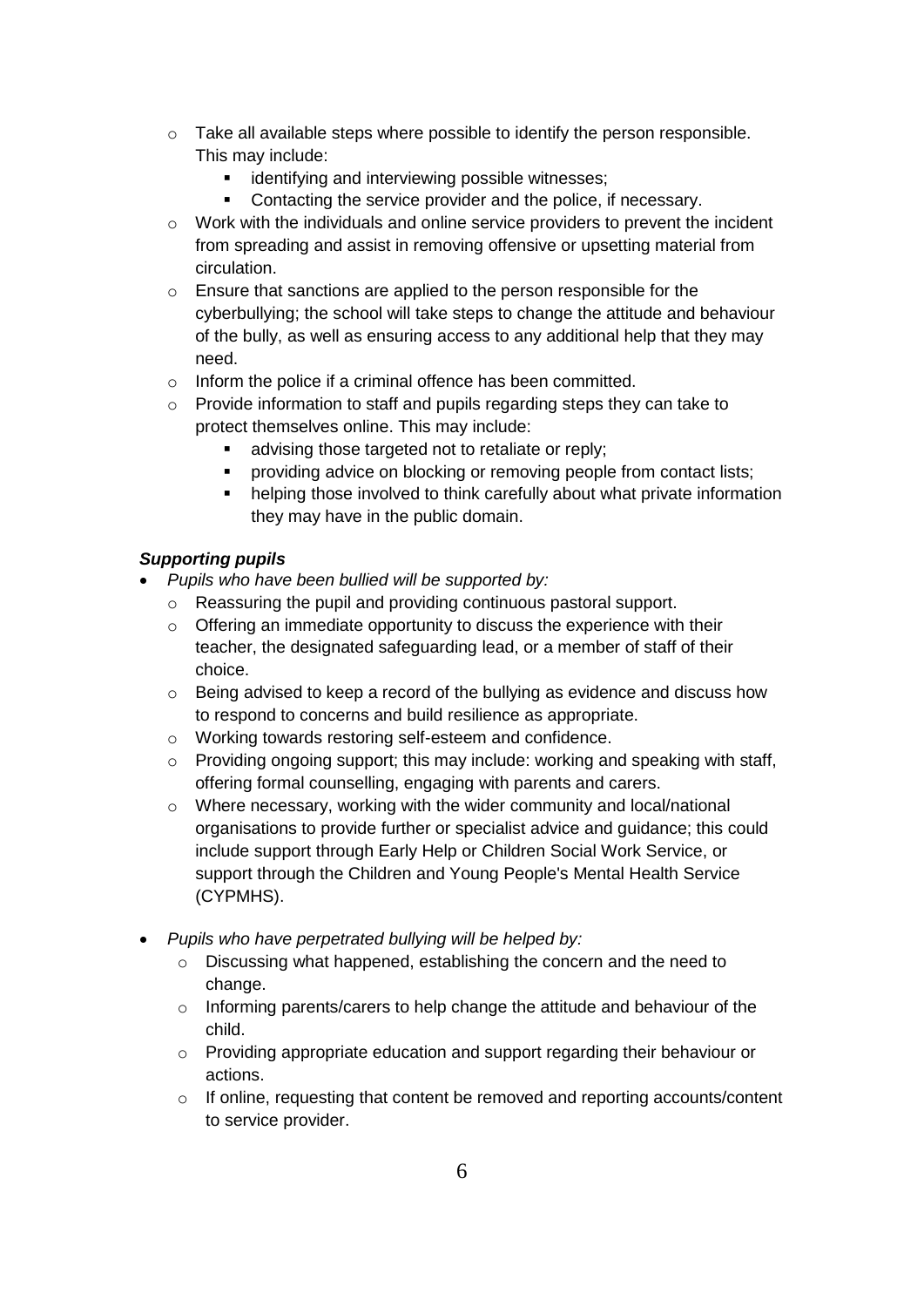- $\circ$  Sanctioning, in line with school behaviour/discipline policy; this may include official warnings, detentions, removal of privileges (including online access when encountering cyberbullying concerns), and fixed-term or permanent exclusions.
- o Where necessary, working with the wider community and local/national organisations to provide further or specialist advice and guidance; this may include involvement from the Police or referrals to Early Help, Children Social Work Service, or the Children and Young People's Mental Health Service (CYPMHS).

#### **Supporting adults**

Our school takes measures to prevent and tackle bullying among pupils; however, it is equally important to recognise that bullying of adults, including staff and parents, whether by pupils, parents or other staff members, is unacceptable.

- *Adults who have been bullied or affected will be supported by:*
	- $\circ$  Offering an immediate opportunity to discuss the concern with the designated safeguarding lead, a senior member of staff and/or the headteacher.
	- $\circ$  Advising them to keep a record of the bullying as evidence and discuss how to respond to concerns and build resilience, as appropriate.
	- o Where the bullying takes place off school site or outside of normal school hours (including online), the school will still investigate the concern and ensure that appropriate action is taken in accordance with the schools' behaviour and discipline policy.
	- o Reporting offensive or upsetting content and/or accounts to the service provider, where the bullying has occurred online.
	- o Reassuring and offering appropriate support.
	- o Working with the wider community and local/national organisations to provide further or specialist advice and guidance.
- *Adults who have perpetrated the bullying will be helped by:*
	- $\circ$  Discussing what happened with a senior member of staff and/or the headteacher to establish the concern.
	- o Establishing whether a legitimate grievance or concern has been raised and signposting to the school's official complaints procedures.
	- o If online, requesting that content be removed.
	- o Instigating disciplinary, civil or legal action as appropriate or required.

# **9) Preventing bullying**

## *Environment*

- The whole school community will:
	- $\circ$  Create and support an inclusive environment which promotes a culture of mutual respect, consideration and care for others, which will be upheld by all.
	- $\circ$  Recognise that bullying can be perpetrated or experienced by any member of the community, including adults and children (peer on peer abuse).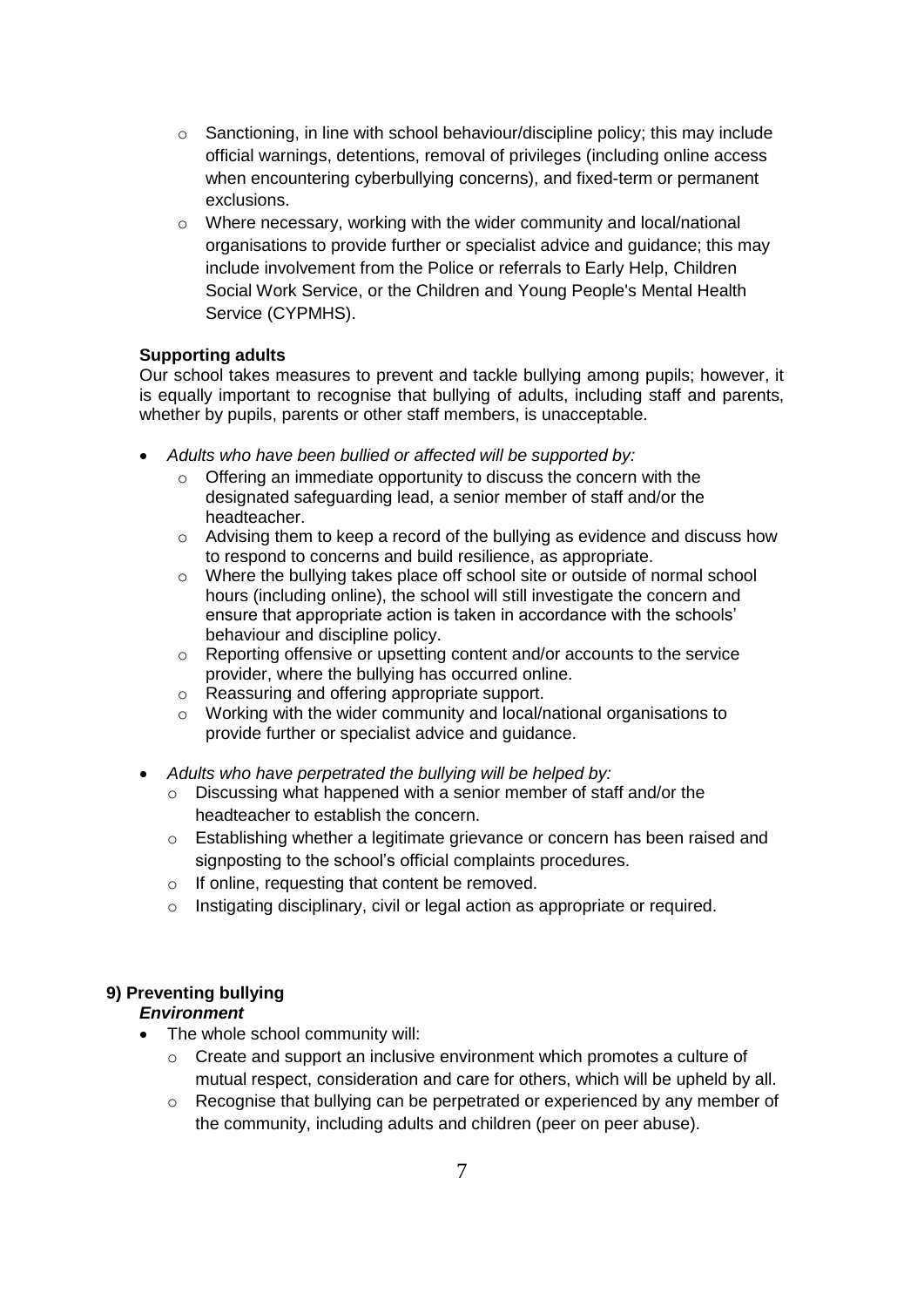- o Recognises the potential for children with SEN and disabilities to be disproportionally impacted by bullying and will implement additional pastoral support as required.
- $\circ$  Openly discuss differences between people that could motivate bullying, such as: children with different family situations, such as looked after children or those with caring responsibilities, religion, ethnicity, disability, gender, sexuality or appearance related difference.
- $\circ$  Challenge practice and language (including 'banter') which does not uphold the school values of tolerance, non-discrimination and respect towards others.
- o Be encouraged to use technology, especially mobile phones and social media, positively and responsibly.
- $\circ$  Work with staff, the wider community and outside agencies to prevent and tackle concerns including all forms of prejudice-driven bullying.
- o Actively create "safe spaces" for vulnerable children and young people.
- o Celebrate success and achievements to promote and build a positive school ethos.

#### *Policy and Support*

- The whole school community will:
	- $\circ$  Provide a range of approaches for pupils, staff and parents/carers to access support and report concerns.
	- $\circ$  Regularly update and evaluate our practice to consider the developments of technology and provide up-to-date advice and education to all members of the community regarding positive online behaviour.
	- $\circ$  Take appropriate, proportionate and reasonable action, in line with existing school policies, for any bullying bought to the schools' attention, which involves or effects pupils, even when they are not on school premises; for example, when using school transport or online, etc.
	- o Implement appropriate disciplinary sanctions; the consequences of bullying will reflect the seriousness of the incident, so that others see that bullying is unacceptable.
	- o Use a variety of techniques to resolve the issues between those who bully, and those who have been bullied.

#### *Education and Training*

- The school community will:
	- o Update teaching staff, support staff (e.g. administration staff, lunchtime support staff and site support staff) and pastoral staff, to identify all forms of bullying and take appropriate action, following the school's policy and procedures, including recording and reporting incidents.
	- o Consider a range of opportunities and approaches for addressing bullying throughout the curriculum and other activities, such as: through displays, assemblies, peer support, the school/student council, etc.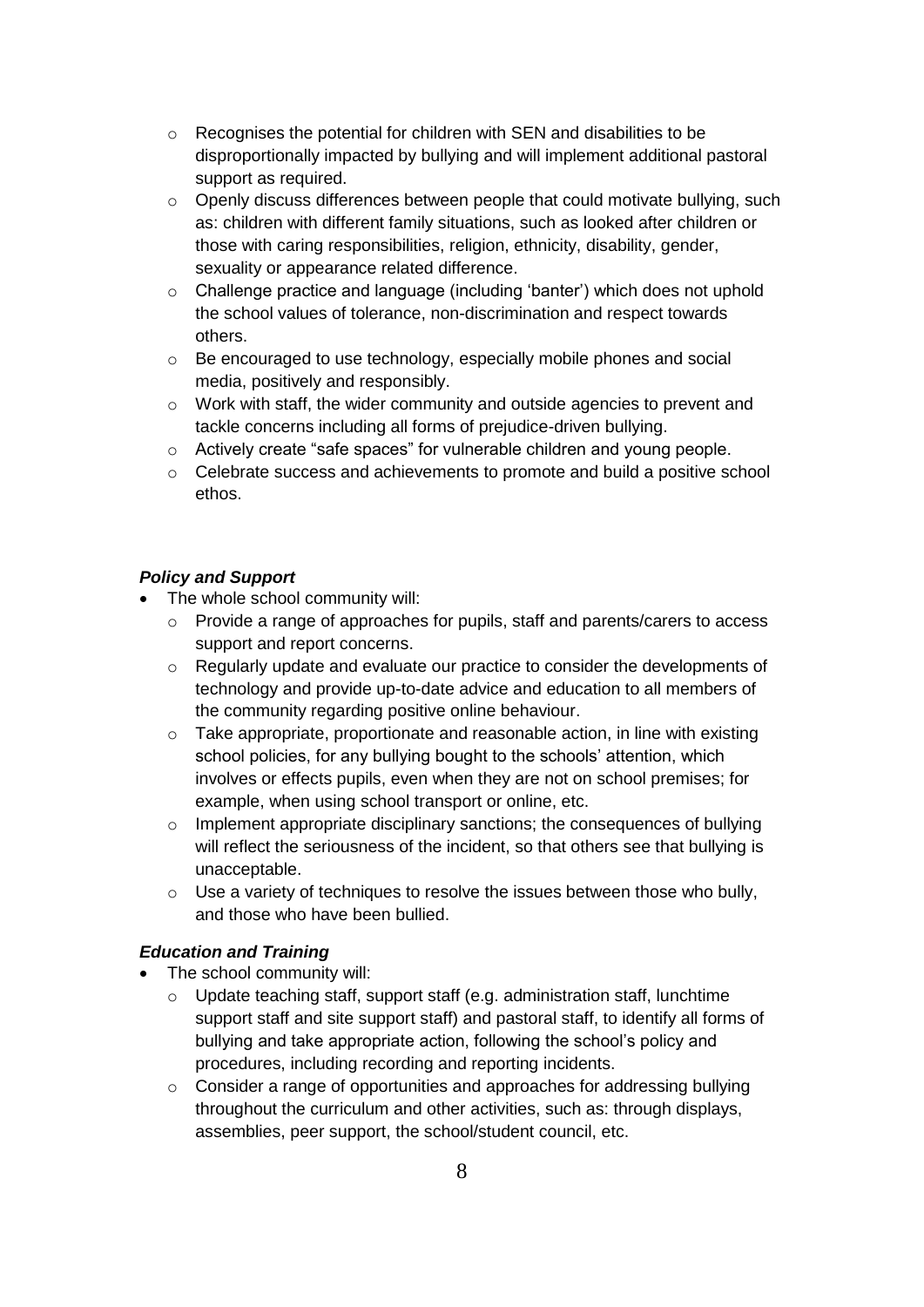- $\circ$  Collaborate with other local educational settings as appropriate, and during key times of the year, for example during transition.
- o Ensure anti-bullying has a high profile throughout the year, reinforced through key opportunities such as anti-bullying week
- o Provide systematic opportunities to develop pupils' social and emotional skills, including building their resilience and self-esteem.

#### **10) Involvement of pupils**

#### *We will:*

- $\circ$  Involve pupils in writing a child-friendly policy writing to ensure that they understand the school's approach and are clear about the part they play in preventing bullying.
- o Regularly canvas children and young people's views on the extent and nature of bullying.
- o Ensure that all pupils know how to express worries and anxieties about bullying.
- $\circ$  Ensure that all pupils are aware of the range of sanctions which may be applied against those engaging in bullying.
- $\circ$  Involve pupils in anti-bullying campaigns in schools and embedded messages in the wider school curriculum.
- $\circ$  Publicise the details of internal support, as well as external helplines and websites.
- $\circ$  Offer support to pupils who have been bullied and to those who are bullying to address the problems they have.

## **11) Involvement and liaison with parents and carers**

## *We will:*

- $\circ$  Take steps to involve parents and carers in develop policies and procedures, to ensure they are aware that the school does not tolerate any form of bullying.
- $\circ$  Make sure that key information about bullying (including policies and named points of contact) is available to parents/carers in a variety of formats, including via the school website
- o Ensure all parents/carers know who to contact if they are worried about bullying and where to access independent advice.
- o Work with all parents/carers and the local community to address issues beyond the school gates that give rise to bullying.
- o Ensure that parents work with the school to role model positive behaviour for pupils, both on and offline.
- o Ensure all parents/carers know about our complaints procedure and how to use it effectively, to raise concerns in an appropriate manner.